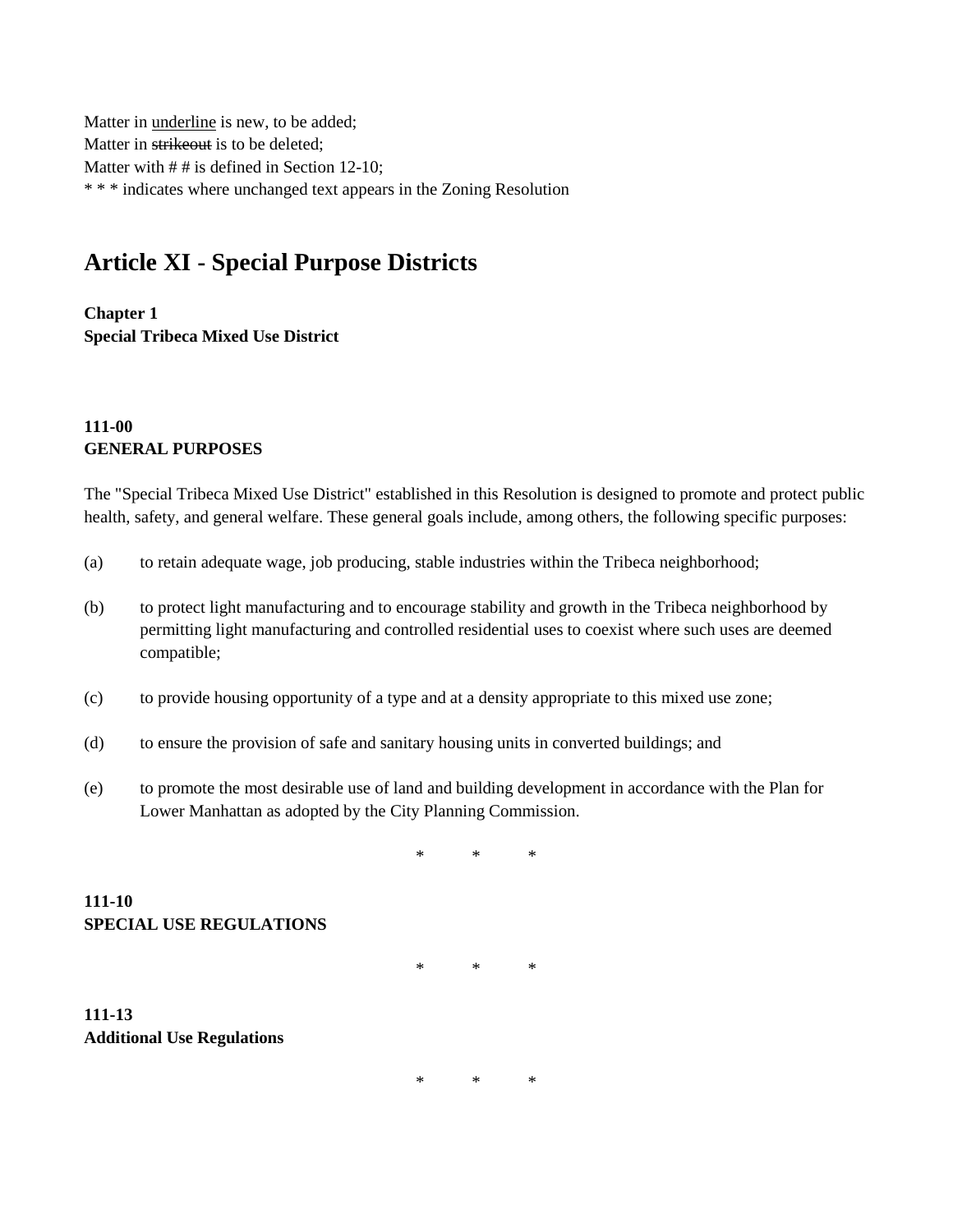- (e) Environmental conditions for Area A2
	- (1) All #developments# or #enlargements# shall be subject to Ambient Noise Quality Zone Regulations\*. #Uses# listed in Use Group 11A shall be subject to the performance standards of an M1 District.
	- (2) All new #dwelling units# shall be provided with a minimum 35dB(A) of window wall attenuation in order to maintain an interior noise level of 45dB(A), or less, with windows closed. Therefore, an alternate means of ventilation is required. However, upon application to the Office of Environmental Remediation (OER) by the owner of the affected #building#, consistent with its authority under the provisions of Section 11-15 (Environmental Requirements) with respect to (E) designations, OER may modify the requirements of this Section, based upon new information, additional facts or updated standards, as applicable, provided that such modification is equally protective. In such instances, OER shall provide the Department of Buildings with notice of such modification, stating that it does not object to the issuance of a building permit, or temporary or final certificate of occupancy.
- \* Ambient Noise Quality Regulations for an M2 District as set forth in the Noise Control Code for the City of New York, Article VI(B)

# **111-20 SPECIAL BULK PROVISIONS FOR AREAS A1 THROUGH A7**

\* \* \*

(b) Area A2

The <u>underlying</u> regulations applicable to a C6-3 District shall apply to #developments# and #enlargements#, except as set forth herein.

\* \* \*

## $(12)$  #Open space# and #lot coverage# regulations

The #open space# and #lot coverage# regulations of Article II, Chapters 3 and 4, and Article III, Chapter 5, for a #residential building#, or the #residential# portion of a #mixed building#, are not applicable. In lieu thereof, the maximum permitted #lot coverage# on  $a$  #zoning interior lots# and #through lots# shall not exceed 80 percent of the #lot area#. The maximum permitted #lot coverage# on #corner lots# shall be 100 percent of the #lot area#. However, any permitted obstruction on a #zoning lot# pursuant to Sections 23-44, 24-12 or 33-23 shall not count as #lot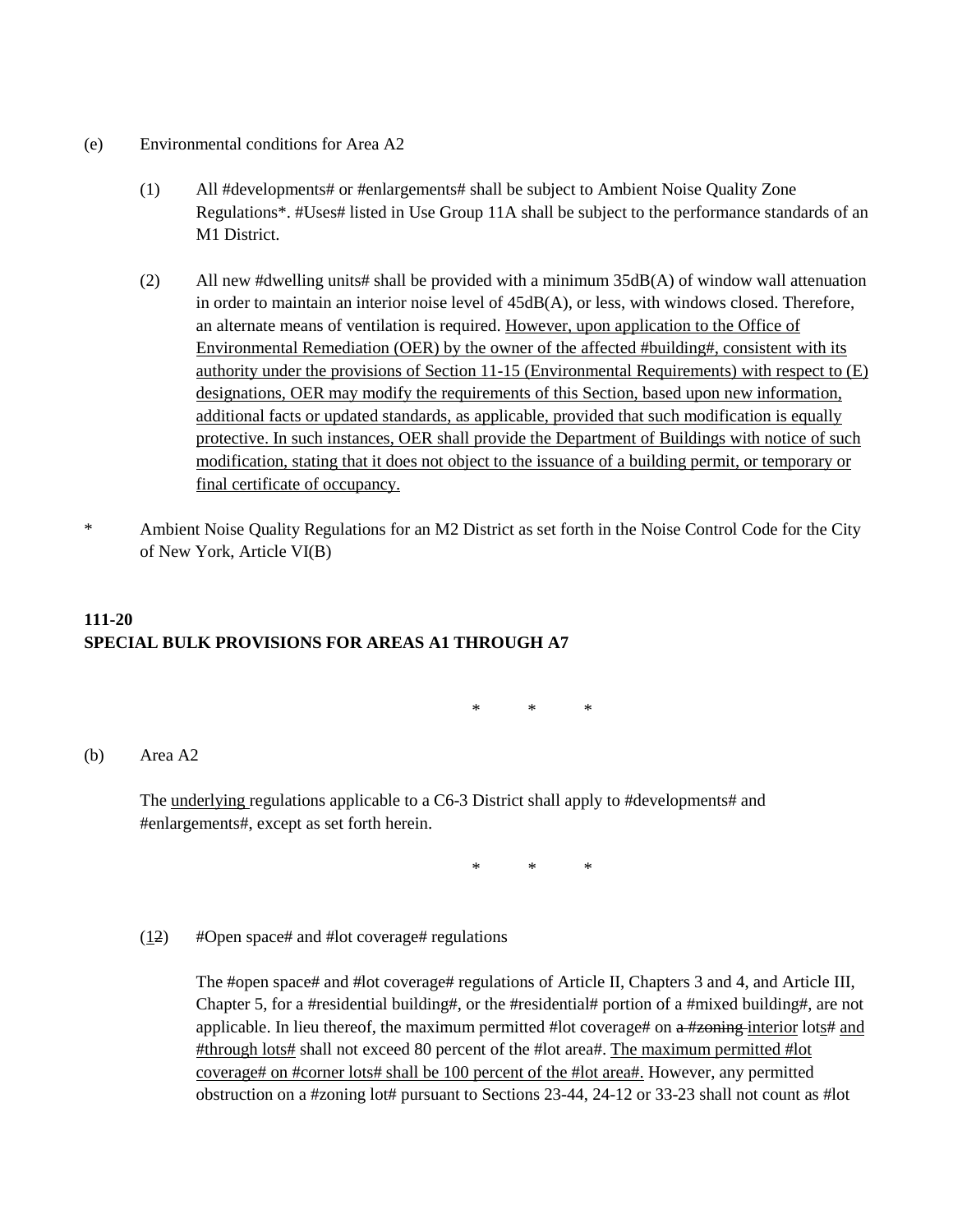coverage#.

 $(3)$  #Yard#, #court# and minimum distance between #buildings# regulations

The #yard# and #court# regulations of a C6-3 District shall apply, except that on a #through lot# the provisions of paragraphs (b) and (c) of Sections 23-532 23-533 and 24-382 (Required rear yard equivalents) and 23-71 (Minimum Distance between Buildings on a Single Zoning Lot) shall not apply. On any single #zoning lot# within Area A2, if a #development# or #enlargement# results in two or more #buildings# or portions of #buildings# detached from one another at any level, such #buildings# or portions of #buildings# shall at no point be less than eight feet apart.

\* \* \*

### (c) Area A3

The regulations applicable to a C6-3A District shall apply to #developments# and #enlargements#, except as set forth herein.

#### (1) Height and setback regulations

The height and setback regulations of Section 35-65 (Height and Setback Requirements for Quality Housing Buildings) 24 (Special Street Wall Location and Height and Setback Regulations in Certain Districts) shall not apply. In lieu thereof, the following height and setback regulations shall apply:

\* \* \*

(d) Area A4, A5, A6 and A7

\* \* \*

(4) Applicability of Inclusionary Housing Program

R8A Districts within Area A6 shall be #Inclusionary Housing designated areas#, pursuant to Section 12-10 (DEFINITIONS), for the purpose of making the Inclusionary Housing Program regulations of Section 23-90, inclusive, applicable as modified within the Special District. The base #floor area ratio# for any #zoning lot# containing #residences# shall be 5.4. Such base #floor area ratio# may be increased to a maximum of 7.2 through the provision of #affordable housing# pursuant to the provisions for #Inclusionary Housing designated areas# in Section 23-90, except that the height and setback regulations of Section 23-664-23-954 (Height and setback for compensated developments in Inclusionary Housing designated areas) shall not apply. In lieu thereof, the height and setback regulations of this Chapter shall apply.